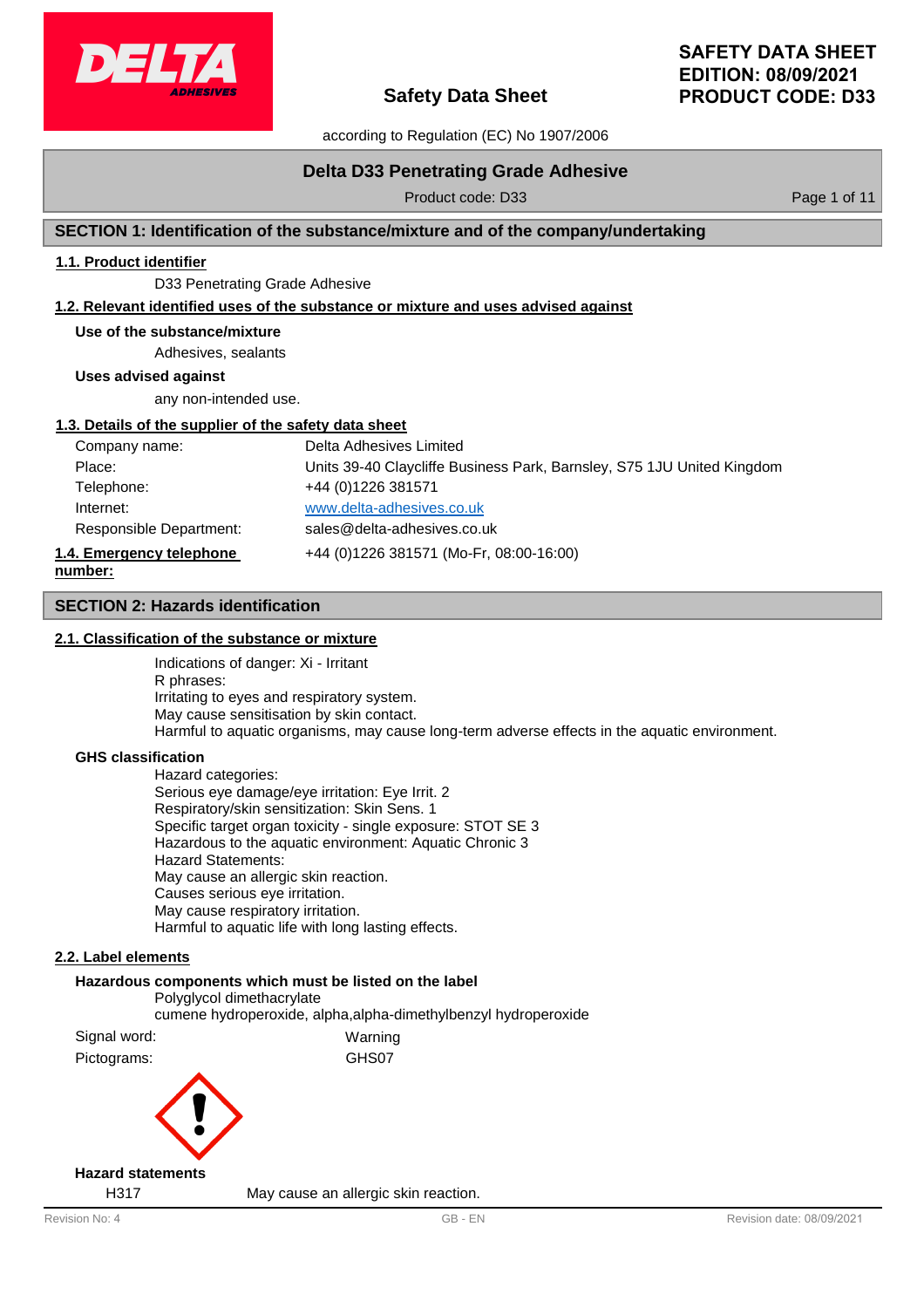

according to Regulation (EC) No 1907/2006

# **Delta D33 Penetrating Grade Adhesive**

### Product code: D33 Product code: D33

| H <sub>3</sub> 19 | Causes serious eye irritation.   |
|-------------------|----------------------------------|
| ロっった              | May cause respiratory irritation |

H335 May cause respiratory irritation. Harmful to aquatic life with long lasting effects.

#### **Precautionary statements**

| P273             | Avoid release to the environment.                                          |
|------------------|----------------------------------------------------------------------------|
| P <sub>280</sub> | Wear protective gloves/protective clothing/eye protection/face protection. |
| P333+P313        | If skin irritation or rash occurs: Get medical advice/attention.           |
| P312             | Call a POISON CENTER/doctor if you feel unwell.                            |
| P337+P313        | If eye irritation persists: Get medical advice/attention.                  |
| P <sub>501</sub> | Dispose of contents/container to in accordance with official regulations.  |

# **2.3. Other hazards**

No information available.

# **SECTION 3: Composition/information on ingredients**

# **3.2. Mixtures**

# **Hazardous components**

| <b>EC No</b>    | Chemical name                                                                                                                                  | Quantity   |
|-----------------|------------------------------------------------------------------------------------------------------------------------------------------------|------------|
| CAS No          | Classification                                                                                                                                 |            |
| Index No        | <b>GHS</b> classification                                                                                                                      |            |
| <b>REACH No</b> |                                                                                                                                                |            |
|                 | Polyglycol dimethacrylate                                                                                                                      | $85 - 90%$ |
| 25852-47-5      | R43-52-53                                                                                                                                      |            |
|                 | Skin Sens. 1, Aquatic Chronic 3; H317 H412                                                                                                     |            |
| 221-950-4       | propylidynetrimethyl trimethacrylate                                                                                                           | $5 - 10%$  |
| 3290-92-4       | Xi - Irritant R36/38                                                                                                                           |            |
|                 | Eye Irrit. 2, Skin Irrit. 2; H319 H315                                                                                                         |            |
| 201-254-7       | cumene hydroperoxide, alpha, alpha-dimethylbenzyl hydroperoxide                                                                                | $1 - 5%$   |
| 80-15-9         | O - Oxidizing, T - Toxic, C - Corrosive, Xn - Harmful, N - Dangerous for the environment<br>R7-23-21/22-48/20/22-34-51-53                      |            |
| 617-002-00-8    | Org. Perox. E, Acute Tox. 3, Acute Tox. 4, Acute Tox. 4, STOT RE 2, Skin Corr. 1B,<br>Aquatic Chronic 2; H242 H331 H312 H302 H373 ** H314 H411 |            |
| 204-055-3       | 2'-Phenylacetohydrazide                                                                                                                        | < 1 %      |
| 114-83-0        | T - Toxic, Xi - Irritant R25-36/37/38-43                                                                                                       |            |
|                 | Acute Tox. 3, Eye Irrit. 2, STOT SE 3, Skin Irrit. 2, Skin Sens. 1; H301 H319 H335 H315<br>H317                                                |            |

Full text of R and H phrases: see Section 16.

#### **Further Information**

Product does not contain listed SVHC substances.

# **SECTION 4: First aid measures**

# **4.1. Description of first aid measures**

#### **General information**

In case of accident or if you feel unwell, seek medical advice immediately (show safety data sheet if possible).

#### **After inhalation**

Remove victim to fresh air and keep at rest in a position comfortable for breathing. In case of irritation of the respiratory tract seek medical advice.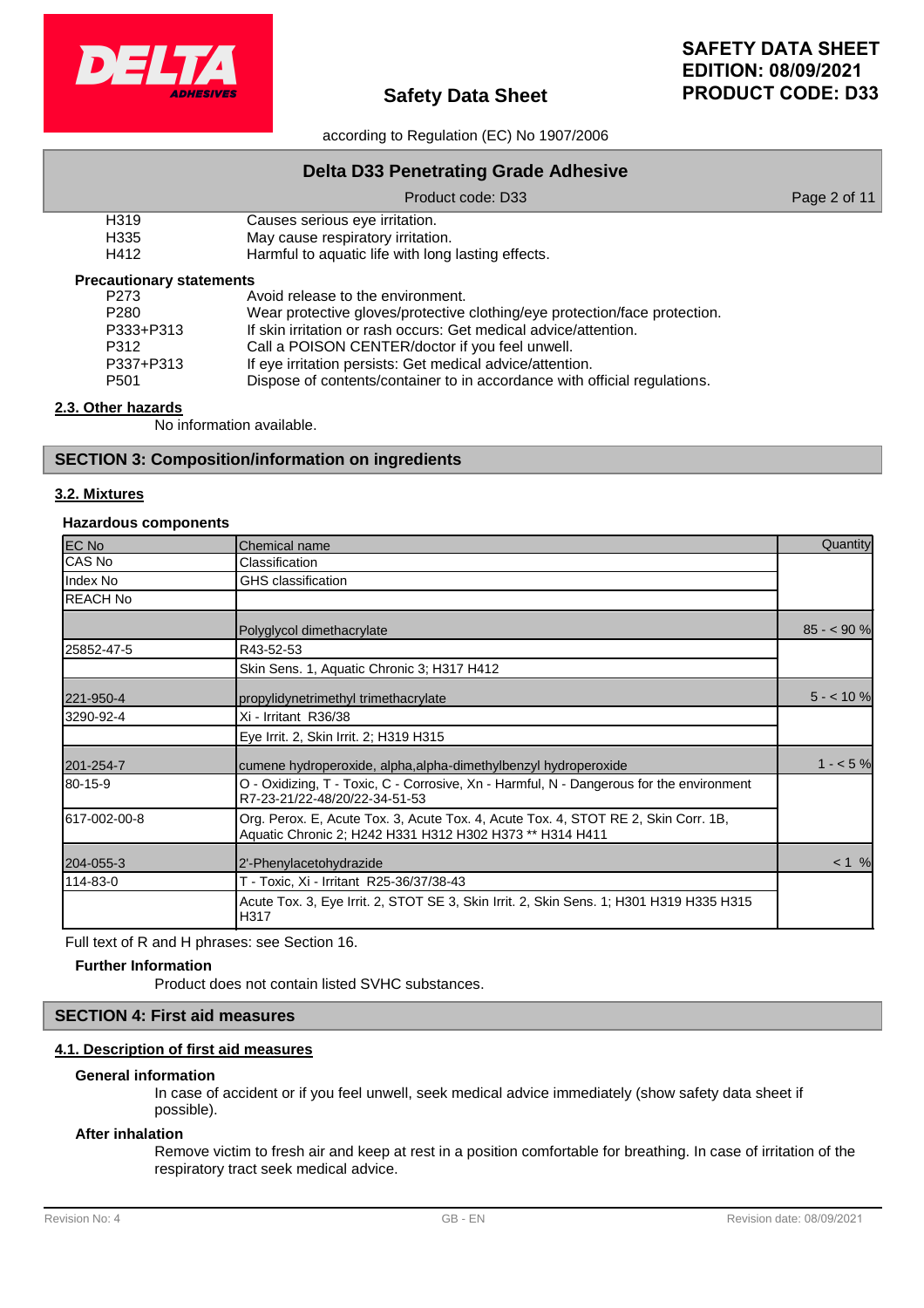

according to Regulation (EC) No 1907/2006

# **Delta D33 Penetrating Grade Adhesive**

Product code: D33 Product code: D33

#### **After contact with skin**

After contact with skin, wash immediately with plenty of water and soap. If skin irritation or rash occurs: Get medical advice/attention.

#### **After contact with eyes**

Rinse cautiously with water for several minutes. Remove contact lenses, if present and easy to do. Continue rinsing. In case of troubles or persistent symptoms, consult an ophthalmologist.

#### **After ingestion**

Rinse mouth immediately and drink large quantities of water. In all cases of doubt, or when symptoms persist, seek medical advice.

### **4.2. Most important symptoms and effects, both acute and delayed**

No information available.

#### **4.3. Indication of any immediate medical attention and special treatment needed**

Treat symptomatically.

#### **SECTION 5: Firefighting measures**

#### **5.1. Extinguishing media**

### **Suitable extinguishing media**

Dry extinguishing powder. Foam. Water spray. Carbon dioxide (CO2).

#### **Unsuitable extinguishing media**

High power water jet.

#### **5.2. Special hazards arising from the substance or mixture**

Can be released in case of fire: Carbon monoxide. Carbon dioxide (CO2). Nitrogen oxides (NOx).

### **5.3. Advice for firefighters**

Wear a self-contained breathing apparatus and chemical resistant suit. In case of fire and/or explosion do not breathe fumes.

#### **Additional information**

Collect contaminated fire extinguishing water separately. Do not allow entering drains or surface water. Use water spray/stream to protect personnel and to cool endangered containers.

#### **SECTION 6: Accidental release measures**

#### **6.1. Personal precautions, protective equipment and emergency procedures**

Provide adequate ventilation.

Do not breathe gas/vapour/spray. Avoid contact with skin, eye and clothing. Wear personal protection equipment. (refer to chapter 8)

#### **6.2. Environmental precautions**

Do not empty into drains or the aquatic environment. Prevent spreading over great surfaces (e.g. by damming or installing oil booms). In case of leakage into waters, ground or the drainage system, the appropriate authorities must be informed.

#### **6.3. Methods and material for containment and cleaning up**

Absorb with liquid-binding material (e.g. sand, diatomaceous earth, acid- or universal binding agents). Ventilate affected area.

Treat the assimilated material according to the section on waste disposal.

Clear contaminated area thoroughly.

### **6.4. Reference to other sections**

See protective measures under point 7 and 8.

#### **SECTION 7: Handling and storage**

#### **7.1. Precautions for safe handling**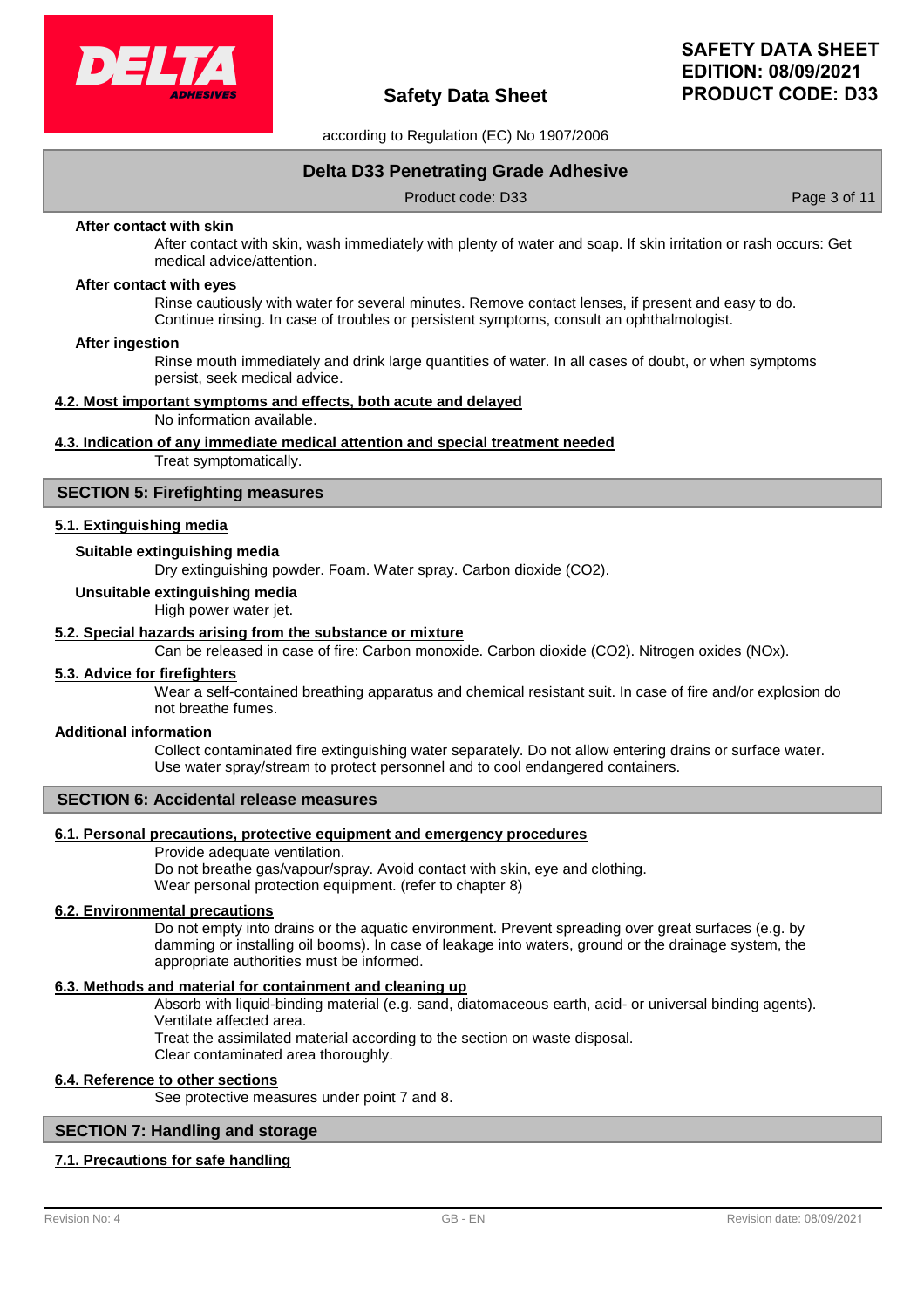

according to Regulation (EC) No 1907/2006

# **Delta D33 Penetrating Adhesive**

Product code: D33 Product code: D33

### **Advice on safe handling**

Provide adequate ventilation. Wear suitable protective clothing. ( Refer to chapter 8. )

#### **Advice on protection against fire and explosion**

In case of fire and/or explosion do not breathe fumes. Usual measures for fire prevention.

#### **Further information on handling**

Do not breathe gas/vapour/spray. Avoid contact with skin, eye and clothing.

### **7.2. Conditions for safe storage, including any incompatibilities**

#### **Requirements for storage rooms and vessels**

Keep container tightly closed in a cool, well-ventilated place. Keep container dry.

# **Advice on storage compatibility**

Do not store together with: Radioactive substances. Infectious substances. Organic peroxides. Oxidizing solids. Oxidizing liquids. Pyrophoric liquids and solids. flammable substances. Substances or mixtures which, in contact with water emit flammable gases. Non-combustible toxic substances.

#### **Further information on storage conditions**

Protect against: Light. UV-radiation/sunlight. heat. cooling. moisture.

# **7.3. Specific end use(s)**

No information available.

# **SECTION 8: Exposure controls/personal protection**

# **8.1. Control parameters**

#### **Additional advice on limit values**

To date, no national limit values exist.

### **8.2. Exposure controls**



#### **Appropriate engineering controls**

In case of open handling, use devices with built-in suction where possible. If suction of the immediate vicinity is impossible or insufficient, adequate airing of the working place must be ensured.

#### **Protective and hygiene measures**

Always close containers tightly after the removal of product. Do not eat, drink, smoke or sneeze at the workplace. Wash hands before breaks and at the end of work. Remove contaminated clothing immediatley and dispose off safely. Wash contaminated clothing prior to re-use. Used working clothes should not be used outside the work area. Street clothing should be stored seperately from work clothing.

#### **Eye/face protection**

Suitable eye protection: Tightly sealed safety glasses. DIN EN 166

#### **Hand protection**

Pull-over gloves of rubber. DIN EN 374 Suitable material: (Breakthrough time >= 480 min, penetration time (maximum wearing period): 160 min) CR (polychloroprenes, Chloroprene rubber). (0,5 mm) NBR (Nitrile rubber). (0,35 mm) FKM (fluororubber). (0,4 mm) PVC (Polyvinyl chloride). (0,5 mm) Butyl rubber. (0,5 mm) Before using check leak tightness / impermeability. In case of reutilization, clean gloves before taking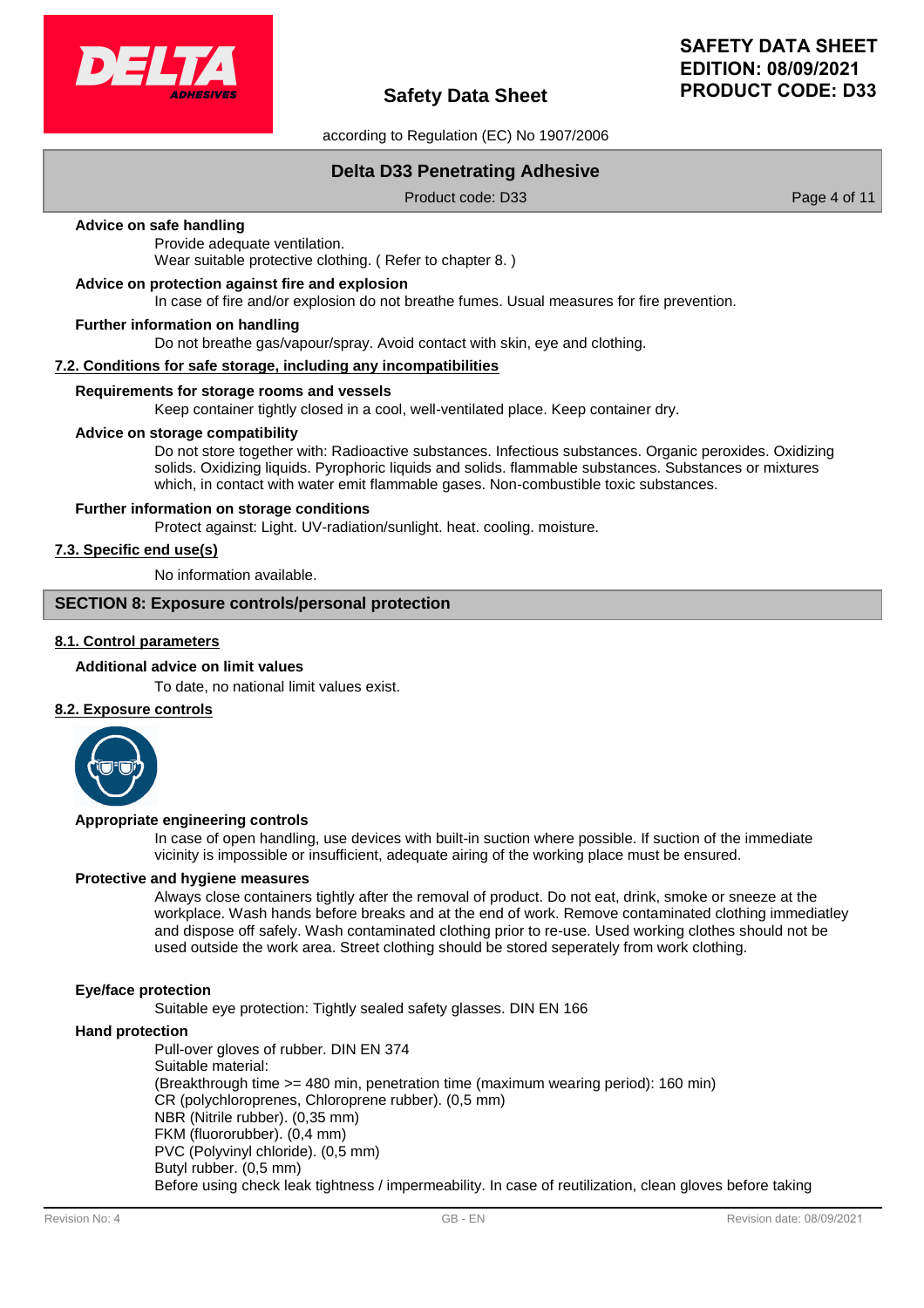

according to Regulation (EC) No 1907/2006

# **Delta D33 Penetrating Grade Adhesive**

Product code: D33 Product code: D33

off and store in well-aired place. In the cases of special applications, it is recommended to check the chemical resistance with the manufacturer of the gloves.

#### **Skin protection**

Suitable protection of the body: Lab apron.

# **Respiratory protection**

Respiratory protection required in case of: insufficient ventilation. Generation/formation of aerosols Generation/formation of mist Suitable respiratory protective equipment: Combination filter device (DIN EN 141).. Type : A / P2/P3 The filter class must be suitable for the maximum contaminant concentration (gas/vapour/aerosol/particulates) that may arise when handling the product. If the concentration is exceeded, closed-circuit breathing apparatus must be used!

### **Environmental exposure controls**

Do not empty into drains or the aquatic environment.

# **SECTION 9: Physical and chemical properties**

# **9.1. Information on basic physical and chemical properties**

| Physical state: | liauid         |
|-----------------|----------------|
| Colour:         | Green          |
| Odour:          | characteristic |

|                                          |                                                                                                                            | <b>Test method</b> |
|------------------------------------------|----------------------------------------------------------------------------------------------------------------------------|--------------------|
| pH-Value:                                | not determined                                                                                                             |                    |
| Changes in the physical state            |                                                                                                                            |                    |
| Melting point:                           | not determined                                                                                                             |                    |
| Initial boiling point and boiling range: | not determined                                                                                                             |                    |
| Flash point:                             | not determined                                                                                                             |                    |
| <b>Explosive properties</b><br>none/none |                                                                                                                            |                    |
| Lower explosion limits:                  | not determined                                                                                                             |                    |
| Upper explosion limits:                  | not determined                                                                                                             |                    |
| <b>Oxidizing properties</b><br>none/none |                                                                                                                            |                    |
| Vapour pressure:                         | not determined                                                                                                             |                    |
| Density:                                 | not determined                                                                                                             |                    |
| Viscosity / dynamic:                     | not determined                                                                                                             |                    |
| Solvent content:                         | <2% - Data concerning the Directive<br>1999/13/EC on the limitation of emissions of<br>volatile organic compounds (VOC-RL) |                    |
| Other information                        |                                                                                                                            |                    |

# **9.2**

No information available.

# **SECTION 10: Stability and reactivity**

# **10.1. Reactivity**

No information available.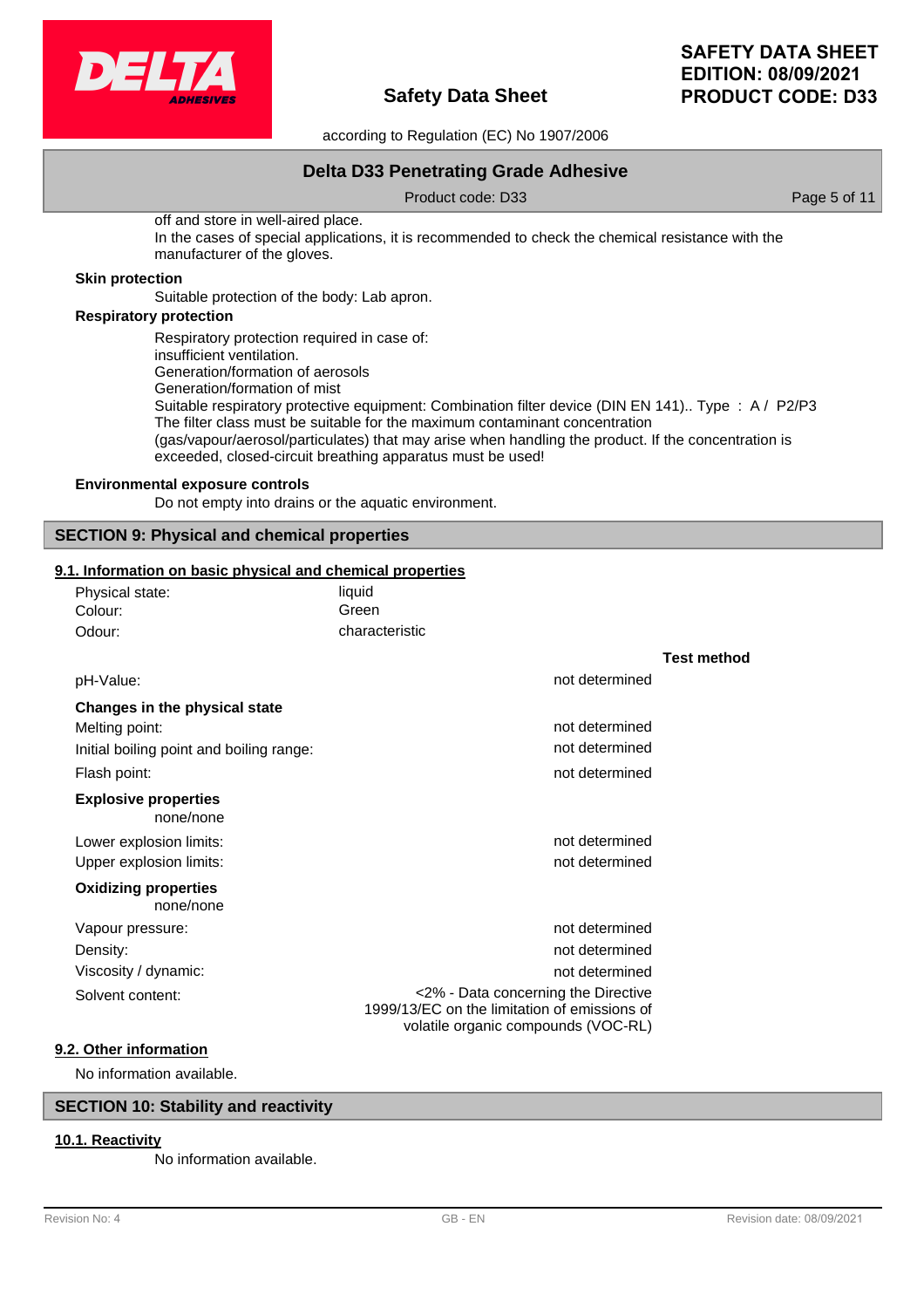

according to Regulation (EC) No 1907/2006

# **Delta D33 Penetrating Grade Adhesive**

Product code: D33 Product code: D33

#### **10.2. Chemical stability**

Stable under normal storage and handling conditions.

# **10.3. Possibility of hazardous reactions**

Materials to avoid: Strong acid. Oxidizing agents, strong. Alkalis (alkalis), concentrated.

# **10.4. Conditions to avoid**

Protect against: Light. UV-radiation/sunlight. heat. cooling. moisture.

#### **10.5. Incompatible materials**

Materials to avoid: Strong acid. Oxidizing agents, strong. Alkalis (alkalis), concentrated.

#### **10.6. Hazardous decomposition products**

Can be released in case of fire: Carbon monoxide. Carbon dioxide (CO2). Nitrogen oxides (NOx).

# **SECTION 11: Toxicological information**

#### **11.1. Information on toxicological effects**

#### **Toxicocinetics, metabolism and distribution**

No information available.

#### **Acute toxicity**

Based on available data, the classification criteria are not met.

# **Acute toxicity**

| CAS No        | Chemical name                                                   |            |             |         |                      |
|---------------|-----------------------------------------------------------------|------------|-------------|---------|----------------------|
|               | Exposure routes                                                 | Method     | Dose        | Species | Source               |
| 3290-92-4     | propylidynetrimethyl trimethacrylate                            |            |             |         |                      |
|               | oral                                                            | LD50       | >2000 mg/kg | Rat.    | <b>IECHA Dossier</b> |
|               | dermal                                                          | LD50       | >2000 mg/kg | Rabbit. | <b>ECHA Dossier</b>  |
| $80 - 15 - 9$ | cumene hydroperoxide, alpha, alpha-dimethylbenzyl hydroperoxide |            |             |         |                      |
|               | loral                                                           | LD50       | 382 mg/kg   | Rat.    | IIUCLID              |
|               | dermal                                                          | LD50       | 500 mg/kg   | Rat.    | <b>IRTECS</b>        |
|               | inhalative (4 h) vapour                                         | LC50       | (200) mg/l  | Mouse.  | <b>IIUCLID</b>       |
|               | inhalative aerosol                                              | <b>ATE</b> | $0.5$ mg/l  |         |                      |
| 114-83-0      | 2'-Phenylacetohydrazide                                         |            |             |         |                      |
|               | oral                                                            | LD50       | $270$ mg/kg | Mouse.  |                      |
|               |                                                                 |            |             |         |                      |

# **Irritation and corrosivity**

Causes serious eye irritation.

#### **Sensitising effects**

May cause an allergic skin reaction. (Polyglycol dimethacrylate), (2'-Phenylacetohydrazide)

Respiratory or skin sensitisation:

People who suffer from skins problems, asthma, allergies, chronic or recurring respiratory illnesses must not be deployed in processes, which use this substance.

#### **STOT-single exposure**

May cause respiratory irritation. (2'-Phenylacetohydrazide)

# **Severe effects after repeated or prolonged exposure**

Based on available data, the classification criteria are not met. propylidynetrimethyl trimethacrylate:

Chronic oral toxicity (45d, Rat.) NOAEL = >900 mg/kg(bw)/day; literature infomation: ECHA Dossier

cumene hydroperoxide, alpha,alpha-dimethylbenzyl hydroperoxide: Subchronic inhalative toxicity (Rat.) NOAEC = 31 mg/m3; literature infomation: ECHA Dossier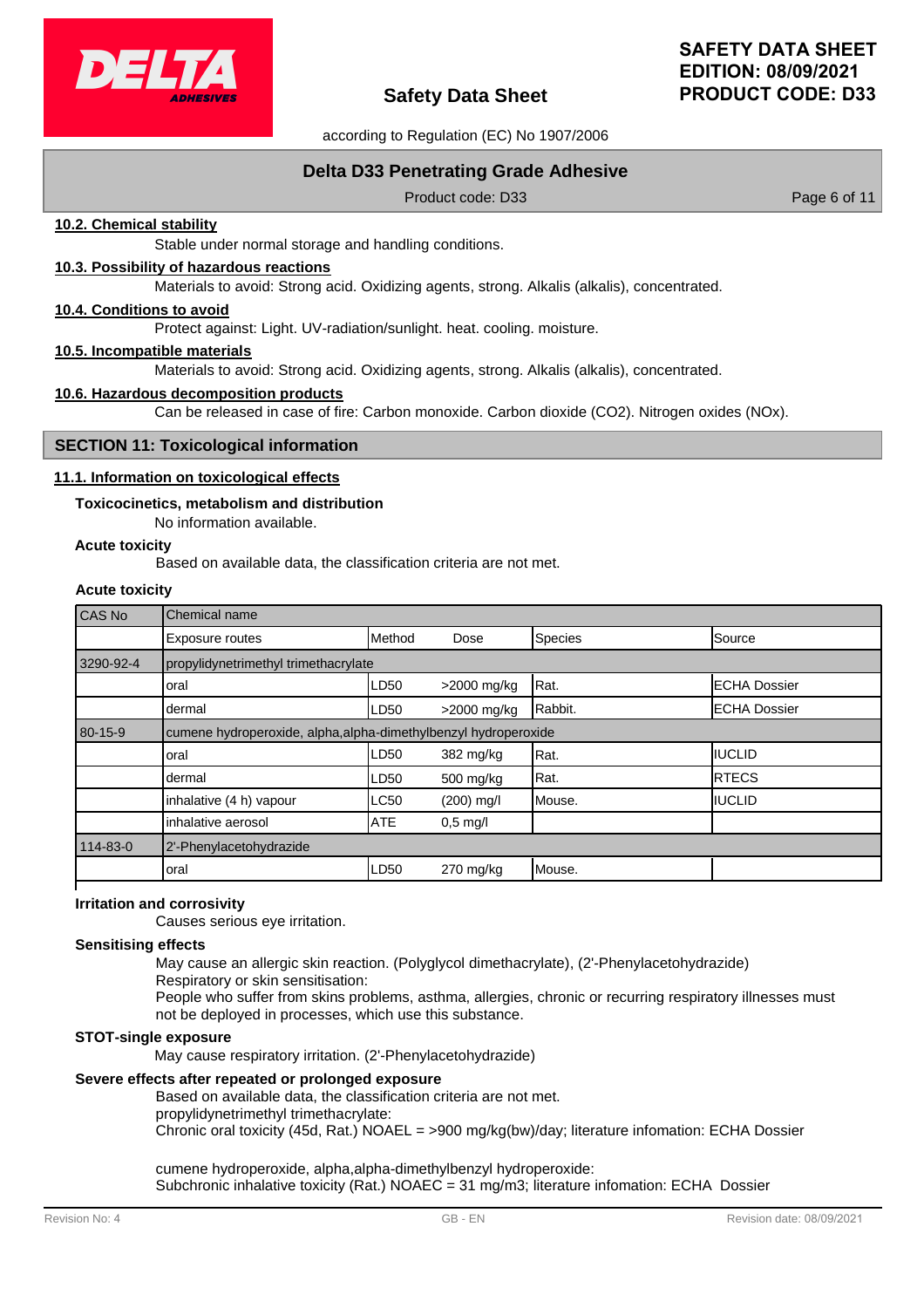

according to Regulation (EC) No 1907/2006

# **Delta D33 Penetrating Grade Adhesive**

Product code: D33 Product code: D33

# **Carcinogenic/mutagenic/toxic effects for reproduction**

Based on available data, the classification criteria are not met. propylidynetrimethyl trimethacrylate: In-vitro mutagenicity:

OECD Guideline 471 (Bacterial Reverse Mutation Assay) = negative. literature infomation: ECHA Dossier OECD Guideline 476 (In vitro Mammalian Cell Gene Mutation Test) = negative. literature infomation: ECHA Dossier

OECD Guideline 473 (In vitro Mammalian Chromosome Aberration Test) = positive (with metabolic activation). = negative (without metabolic activation). literature infomation: ECHA Dossier In-vivo mutagenicity:

OECD Guideline 486 (Unscheduled DNA Synthesis (UDS) Test with Mammalian Liver Cells in vivo) = negative. literature infomation: ECHA Dossier

OECD Guideline 474 (Mammalian Erythrocyte Micronucleus Test) = negative. literature infomation: ECHA Dossier

Reproductive toxicity: (45d, Rat.) NOAEL = >900 mg/kg(bw)/day; literature infomation: ECHA Dossier

cumene hydroperoxide, alpha,alpha-dimethylbenzyl hydroperoxide: In-vitro mutagenicity:OECD Guideline 471 (Bacterial Reverse Mutation Assay) = positive. literature infomation: ECHA Dossier No experimental indications of mutagenicity in-vivo exist. literature infomation: ECHA Dossier

#### **Aspiration hazard**

Based on available data, the classification criteria are not met.

#### **Specific effects in experiment on an animal**

No information available.

# **SECTION 12: Ecological information**

#### **12.1. Toxicity**

| CAS No    | Chemical name                                                   |                   |                        |  |                                        |                      |
|-----------|-----------------------------------------------------------------|-------------------|------------------------|--|----------------------------------------|----------------------|
|           | Aquatic toxicity                                                | Method            | Dose                   |  | [h]   [d] Species                      | Source               |
| 3290-92-4 | propylidynetrimethyl trimethacrylate                            |                   |                        |  |                                        |                      |
|           | Acute fish toxicity                                             | <b>LC50</b>       | $2,0$ mg/l             |  | 96 hOncorhynchus mykiss                | <b>IECHA Dossier</b> |
|           | Acute algae toxicity                                            | ErC <sub>50</sub> | $3,88$ mg/l            |  | 72 hlPseudokirchnerella<br>subcapitata | <b>IECHA Dossier</b> |
|           | Acute crustacea toxicity                                        | <b>EC50</b>       | $9,22 \,\mathrm{mg/l}$ |  | 48 h Daphnia magna                     | <b>ECHA Dossier</b>  |
| 80-15-9   | cumene hydroperoxide, alpha, alpha-dimethylbenzyl hydroperoxide |                   |                        |  |                                        |                      |
|           | Acute fish toxicity                                             | <b>LC50</b>       | $3,9 \text{ mg/l}$     |  | 96 hOncorhynchus mykiss                | <b>IECHA Dossier</b> |
|           | Acute algae toxicity                                            | ErC <sub>50</sub> | $3,1$ mg/l             |  | 72 h Desmodesmus subspicatus           | <b>ECHA Dossier</b>  |
|           | Acute crustacea toxicity                                        | <b>EC50</b>       | 18,84 mg/l             |  | 48 h Daphnia magna                     | <b>IECHA Dossier</b> |

# **12.2. Persistence and degradability**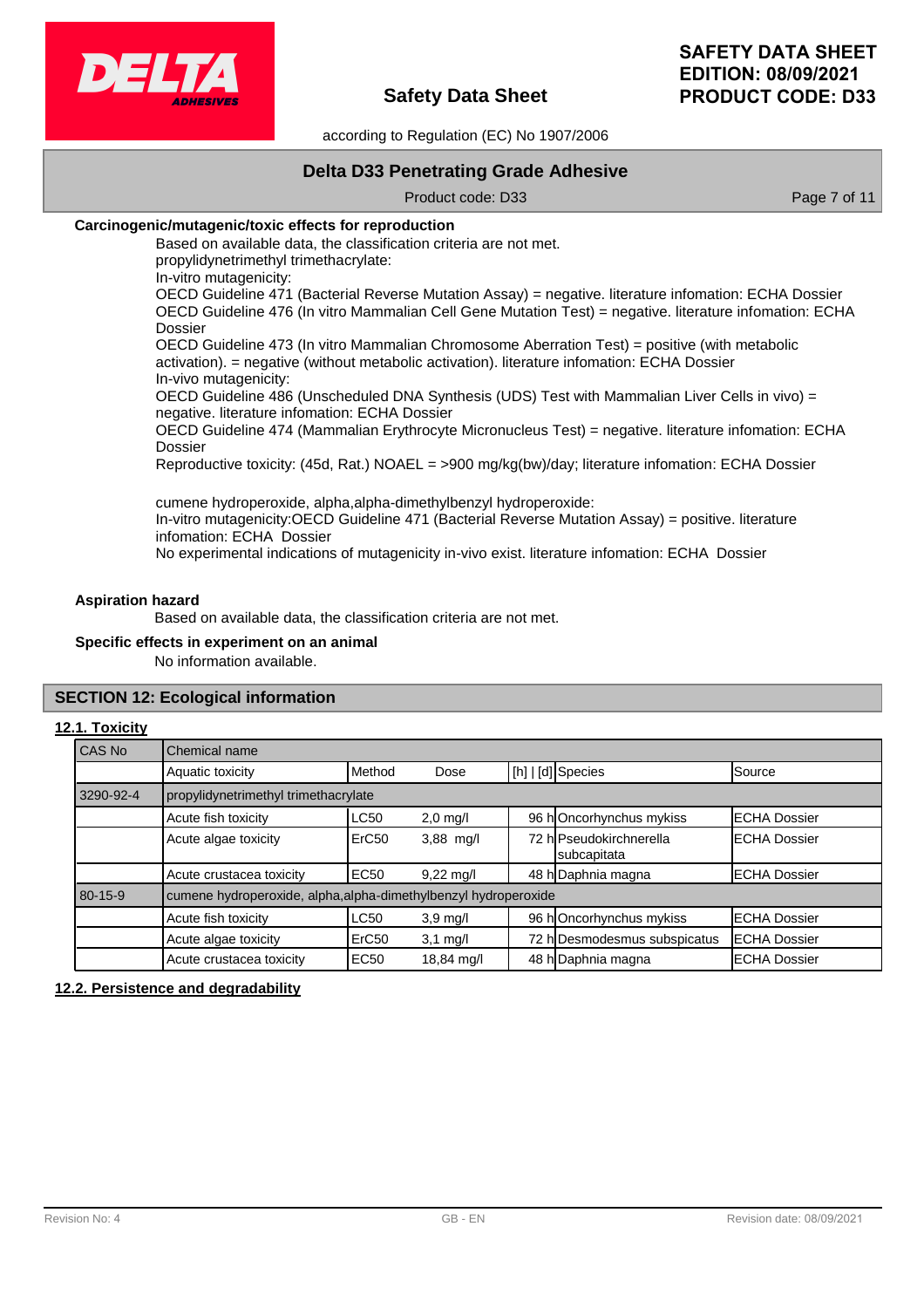

# according to Regulation (EC) No 1907/2006

|               | <b>Delta D33 Penetrating Grade Adhesive</b>                    |       |    |                      |
|---------------|----------------------------------------------------------------|-------|----|----------------------|
|               | Product code: D33                                              |       |    | Page 8 of 11         |
| CAS No        | <b>I</b> Chemical name                                         |       |    |                      |
|               | <b>I</b> Method                                                | Value | d  | <b>Source</b>        |
|               | Evaluation                                                     |       |    |                      |
| 3290-92-4     | propylidynetrimethyl trimethacrylate                           |       |    |                      |
|               | <b>IECHA Dossier</b><br>OECD Guideline 301 B<br>53%<br>28      |       |    |                      |
|               | Product is not easily biodegradable.                           |       |    |                      |
| $80 - 15 - 9$ | cumene hydroperoxide, alpha,alpha-dimethylbenzyl hydroperoxide |       |    |                      |
|               | OECD 301B / ISO 9439 / EWG 92/69 Anhang V, C.4-C               | 13%   | 28 | <b>IECHA Dossier</b> |
|               | Not easily bio-degradable (according to OECD-criteria).        |       |    |                      |

#### **12.3. Bioaccumulative potential**

#### **Partition coefficient n-octanol/water**

| ICAS No        | <b>IChemical name</b>                                           | Log Pow |
|----------------|-----------------------------------------------------------------|---------|
| 3290-92-4      | propylidynetrimethyl trimethacrylate                            | 3,53    |
| $180 - 15 - 9$ | cumene hydroperoxide, alpha, alpha-dimethylbenzyl hydroperoxide | 2,16    |

### **12.4. Mobility in soil**

No data available

# **12.5. Results of PBT and vPvB assessment**

No data available

# **12.6. Other adverse effects**

No data available

### **Further information**

Do not empty into drains or the aquatic environment.

# **SECTION 13: Disposal considerations**

#### **13.1. Waste treatment methods**

#### **Advice on disposal**

Waste disposal according to official state regulations. Consult the local waste disposal expert about waste disposal. Cleaned containers may be recycled.

#### **Waste disposal number of waste from residues/unused products**

080409 WASTES FROM THE MANUFACTURE, FORMULATION, SUPPLY AND USE (MFSU) OF COATINGS (PAINTS, VARNISHES AND VITREOUS ENAMELS), ADHESIVES, SEALANTS AND PRINTING INKS; wastes from MFSU of adhesives and sealants (including waterproofing products); waste adhesives and sealants containing organic solvents or other dangerous substances Classified as hazardous waste.

#### **Waste disposal number of used product**

WASTES FROM THE MANUFACTURE, FORMULATION, SUPPLY AND USE (MFSU) OF COATINGS (PAINTS, VARNISHES AND VITREOUS ENAMELS), ADHESIVES, SEALANTS AND PRINTING INKS; wastes from MFSU of adhesives and sealants (including waterproofing products); waste adhesives and sealants containing organic solvents or other dangerous substances Classified as hazardous waste. 080409

# **Waste disposal number of contaminated packaging**

WASTE PACKAGING; ABSORBENTS, WIPING CLOTHS, FILTER MATERIALS AND PROTECTIVE CLOTHING NOT OTHERWISE SPECIFIED; packaging (including separately collected municipal packaging waste); packaging containing residues of or contaminated by dangerous substances Classified as hazardous waste. 150110

#### **Contaminated packaging**

Handle contaminated packaging in the same way as the substance itself.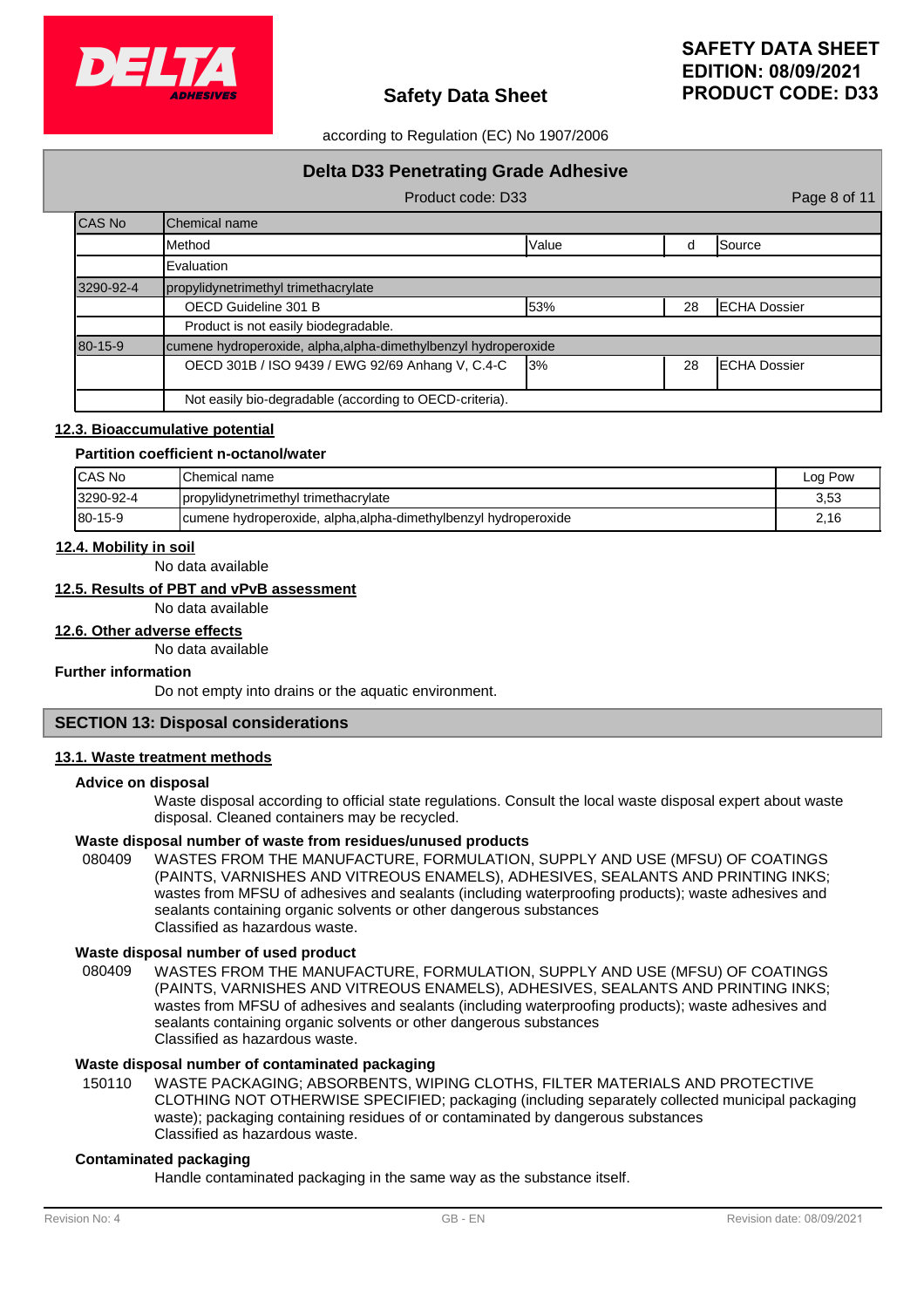

# **SAFETY DATA SHEET EDITION: 08/09/2021 PRODUCT CODE: D33**

according to Regulation (EC) No 1907/2006

# **Delta D33 Penetrating Grade Adhesive**

Product code: D33 Product code: D33

# **SECTION 14: Transport information**

# **Land transport (ADR/RID)**

**14.1. UN number:** Not restricted

# **Other applicable information (land transport)**

Not restricted

#### **Inland waterways transport (ADN)**

**14.1. UN number:** Not restricted

#### Not restricted **Other applicable information (inland waterways transport)**

**Marine transport (IMDG)**

# **14.1. UN number:** Not restricted

Not restricted **Other applicable information (marine transport)**

# **Air transport (ICAO)**

# 14.1. UN number: Not restricted

#### Not restricted **Other applicable information (air transport)**

**14.5. Environmental hazards**

ENVIRONMENTALLY HAZARDOUS: no

# **14.6. Special precautions for user**

refer to chapter 6-8

# **14.7. Transport in bulk according to Annex II of MARPOL73/78 and the IBC Code**

irrelevant

# **SECTION 15: Regulatory information**

# **15.1. Safety, health and environmental regulations/legislation specific for the substance or mixture**

# **EU regulatory information**

1999/13/EC (VOC): <2 %; VOC Directive 2004/42/EC: <20 g/l

# **Additional information**

The preparation is dangerous in the sense of Directive 1999/45/EC. This preparation is hazardous in the sense of regulation (EC) No 1272/2008 [GHS]. Not subject to regulation 96/82/EC. REACH 1907/2006 Appendix XVII, No 3

# **National regulatory information**

Employment restrictions: Observe employment restrictions for young people. Water contaminating class (D): 3 - highly water contaminating

# **15.2. Chemical safety assessment**

Chemical safety assessments for substances in this mixture were not carried out.

# **SECTION 16: Other information**

# **Changes**

Rev. 1,00, 23.10.2014, Initial release

# **Abbreviations and acronyms**

ADR: Accord européen sur le transport des marchandises dangereuses par Route (European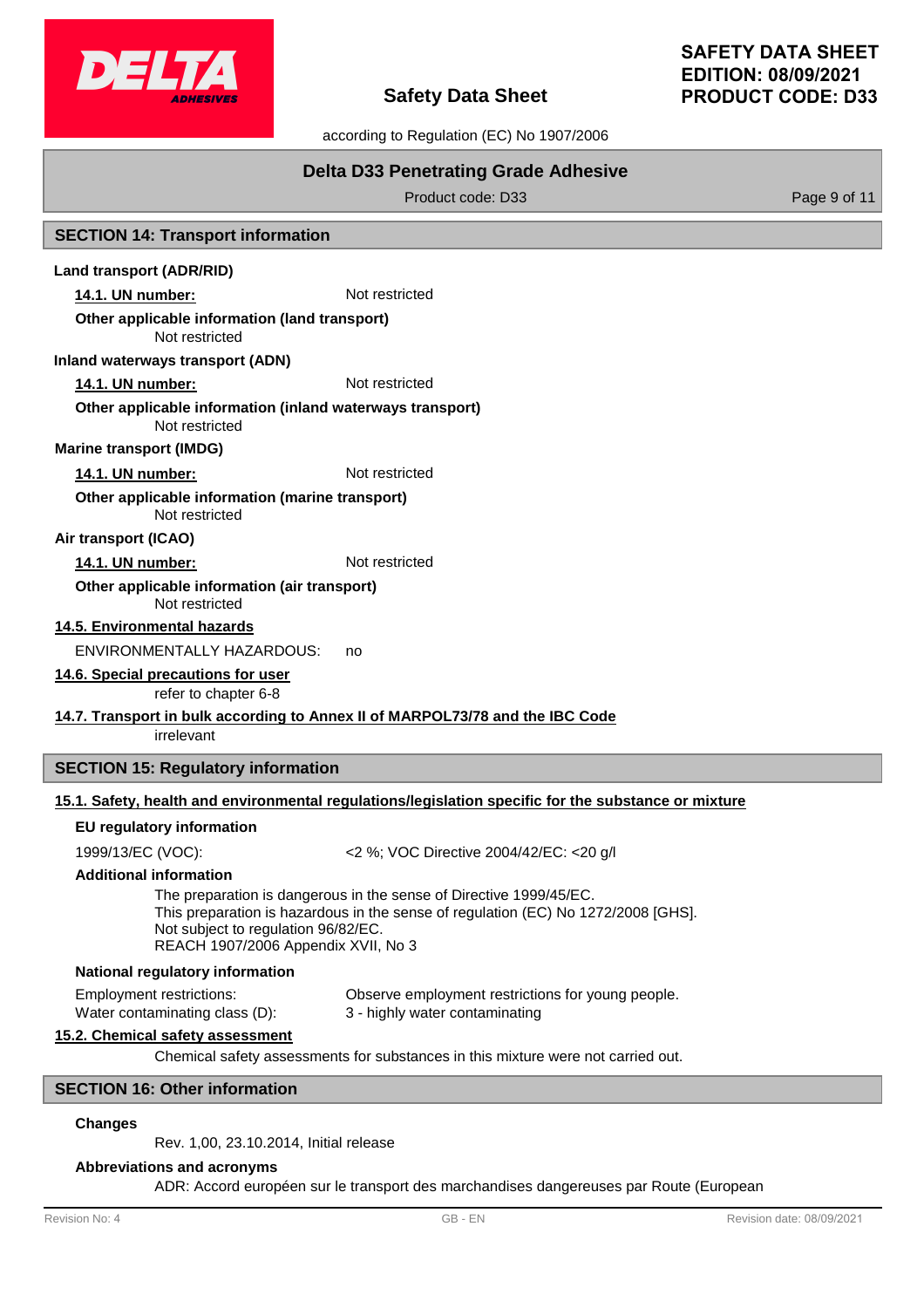

according to Regulation (EC) No 1907/2006

# **Delta D33 Penetrating Grade Adhesive**

Product code: D33 Product code: D33

Agreement concerning the International Carriage of Dangerous Goods by Road) RID: Règlement international concernant le transport des marchandises dangereuses par chemin de fer (Regulations Concerning the International Transport of Dangerous Goods by Rail)

IMDG: International Maritime Code for Dangerous Goods

IATA: International Air Transport Association

IATA-DGR: Dangerous Goods Regulations by the "International Air Transport Association" (IATA) ICAO: International Civil Aviation Organization

ICAO-TI: Technical Instructions by the "International Civil Aviation Organization" (ICAO)

GHS: Globally Harmonized System of Classification and Labelling of Chemicals

EINECS: European Inventory of Existing Commercial Chemical Substances

CAS: Chemical Abstracts Service (division of the American Chemical Society)

LC50: Lethal concentration, 50 percent

LD50: Lethal dose, 50 percent

NOAEL: No observed adverse effect level

# **Full text of R phrases referred to under Sections 2 and 3**

| 07         | May cause fire.                                                                               |
|------------|-----------------------------------------------------------------------------------------------|
| 21/22      | Harmful in contact with skin and if swallowed.                                                |
| 23         | Toxic by inhalation.                                                                          |
| 25         | Toxic if swallowed.                                                                           |
| 34         | Causes burns.                                                                                 |
| 36/37      | Irritating to eyes and respiratory system.                                                    |
| 36/37/38   | Irritating to eyes, respiratory system and skin.                                              |
| 36/38      | Irritating to eyes and skin.                                                                  |
| 43         | May cause sensitisation by skin contact.                                                      |
| 48/20/22   | Harmful: danger of serious damage to health by prolonged exposure through inhalation and if   |
| swallowed. |                                                                                               |
| 51         | Toxic to aquatic organisms.                                                                   |
| 52         | Harmful to aquatic organisms.                                                                 |
| 52/53      | Harmful to aquatic organisms, may cause long-term adverse effects in the aquatic environment. |
| 53         | May cause long-term adverse effects in the aguatic environment.                               |

# **Full text of H statements referred to under Sections 2 and 3**

- H242 Heating may cause a fire.
- H301 Toxic if swallowed.
- H302 Harmful if swallowed.
- H312 Harmful in contact with skin.
- H314 Causes severe skin burns and eye damage.
- H315 Causes skin irritation.
- H317 May cause an allergic skin reaction.
- H319 Causes serious eye irritation.<br>
H331 Toxic if inhaled.
- Toxic if inhaled.
- H335 May cause respiratory irritation.
- H373 May cause damage to organs through prolonged or repeated exposure.
- H411 Toxic to aquatic life with long lasting effects.
- H412 Harmful to aquatic life with long lasting effects.

# **Further Information**

The above information describes exclusively the safety requirements of the product and is based on our present-day knowledge. The information is intended to give you advice about the safe handling of the product named in this safety data sheet, for storage, processing, transport and disposal. The information cannot be transferred to other products. In the case of mixing the product with other products or in the case of processing, the information on this safety data sheet is not necessarily valid for the new made-up material.